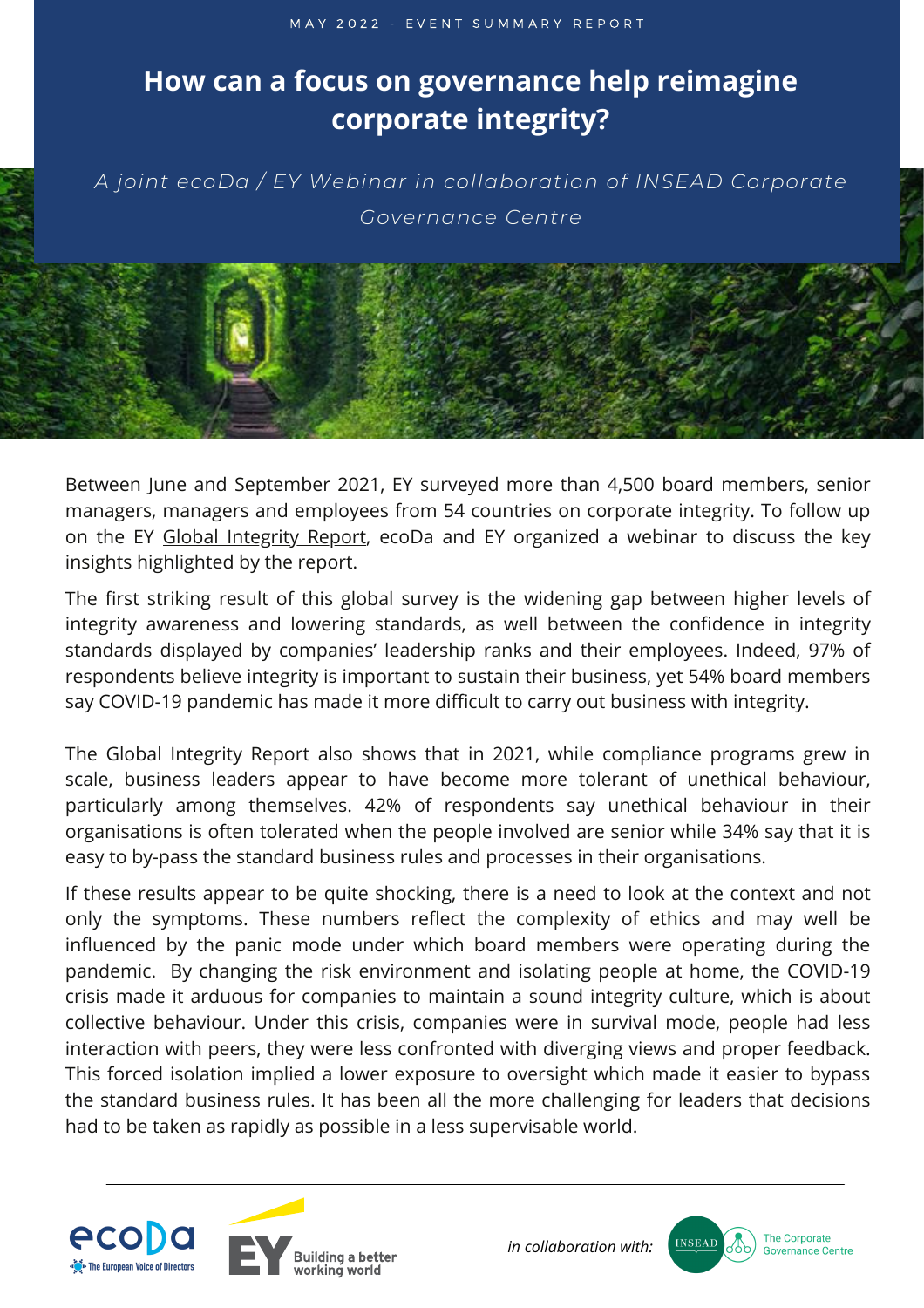Under these exceptional circumstances, commitment, feedback and exchanges are all the more important to avoid cognitive biases and group thinking. To efficiently cope with a crisis, board members need to remain long sighted while ensuring rules cannot be bypassed. What's more, they need to lead by example and represent the desired ethical behaviors themselves.

Board members should set the tone by defining and translating the company's ethical culture into concrete behaviour and policies (KPIs…). When a misconduct is reported, they should zoom out from the individual level and look at the possible root-causes (located in the environment and context) to prevent any similar behaviour. Basic discipline is crucial to safeguard shareholders and stakeholders' trust and to avoid reputational risks.

Board members are on the horns of a dilemma. They have to adapt the corporate world to ever evolving and increasing multi-faceted pressures while ensuring there is a fair reward system in place where trust and transparency prevail. To help this shift towards greater transparency and less misconduct, the European Commission formally adopted the new Whistleblower Protection Directive in October 2019 to introduce effective, confidential and secure reporting channels to protect whistleblowers against retaliation. Despite macro level efforts, only 47% board members agree that it is easier for employees to report concerns while only 25% of the employees think likewise. So whilst the change in legislation is a useful acknowledgment that whistleblowing is legitimate and socially valued, the challenge for companies is that changing behaviour is far more complicated. Organizations need to work harder to define a speak-up culture where employees can feel emboldened to point out issues and feel confident that management will take action to initiate change.

To conclude, six key recommendations were made to help companies promote a culture of integrity:

- Really know your business: performing fraud and corruption risk assessments are at the heart of the journey to protect your organisation. But in addition to monitoring your risk exposure, you have to embed an inclusive purpose to inspire your stakeholders and prevent misconduct;
- Put the human into compliance: recognize that systems and processes don't commit frauds, humans do. The best compliance frameworks can be breached if there is not a culture of doing the right thing;
- Be empowered by the power of your own data: treat the growth in data volumes as an opportunity to aid the combat of fraud, not a threat;
- Education: continue the journey of communicating and awareness building;
- Speak up and support whistleblowing: give people the opportunity to report suspected wrongdoing, in good faith, and make them feel safe by ensuring there is protection against retaliation;
- Ensure coherent and fair reward systems.